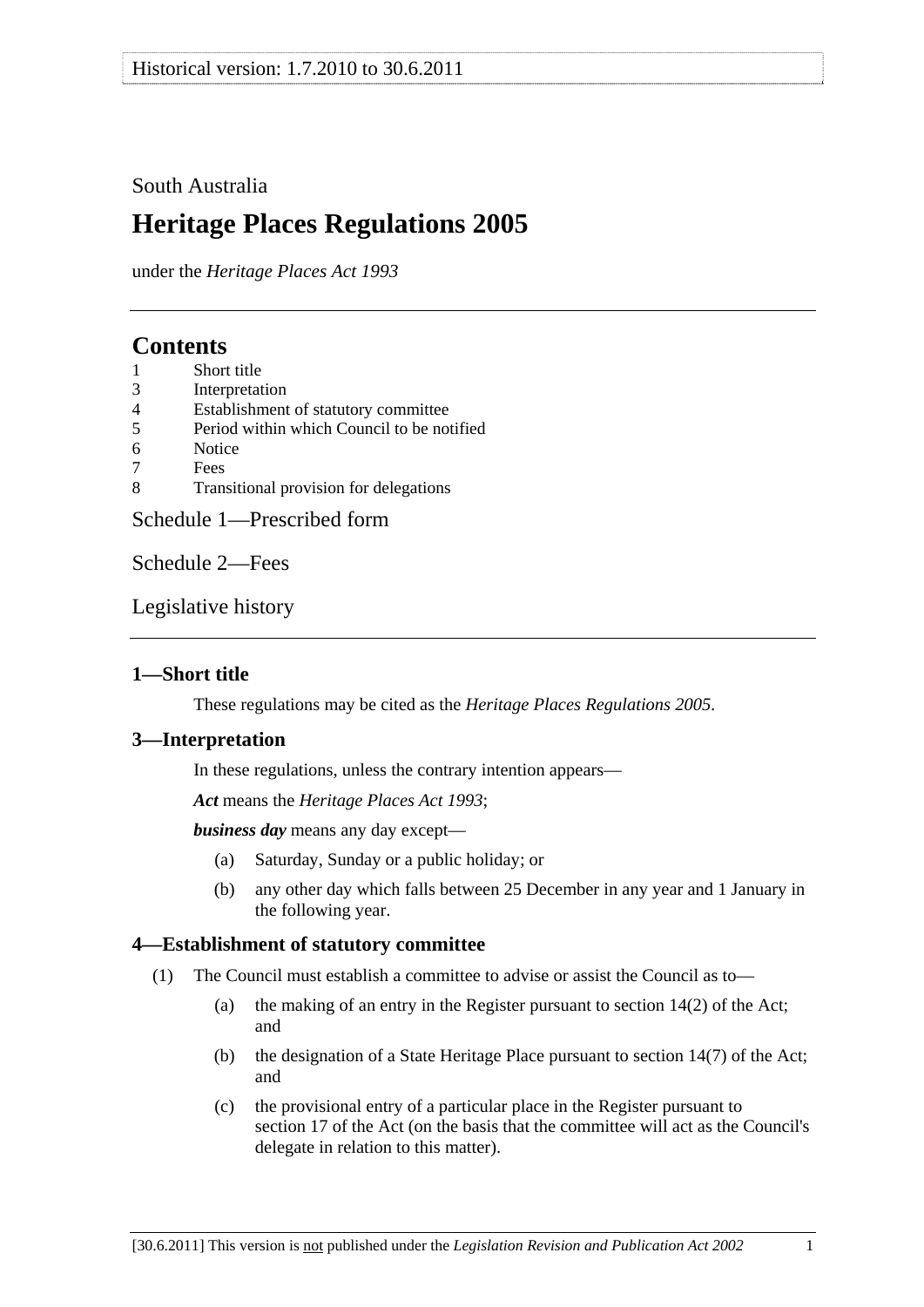- <span id="page-1-0"></span> (2) The members of the committee—
	- (a) will be appointed by the Council; and
	- (b) in accordance with terms and conditions determined by the Council.

### **5—Period within which Council to be notified**

For the purposes of section  $27(2)(b)$  of the Act—

- (a) the prescribed period for notifying the Council of the location of an object is 5 business days from the date of discovery; and
- (b) the prescribed period for furnishing information to the Council is 10 business days from the date on which the Council requested the provision of the relevant information, or such longer period as the Council may allow.

#### **6—Notice**

For the purposes of paragraph (a) of section 38A(5) of the Act, a notice of the Minister under that paragraph must be in the form prescribed by [Schedule 1.](#page-2-0)

#### **7—Fees**

- (1) The fees set out in [Schedule 2](#page-5-0) are payable to the Council.
- (2) The Council may waive or reduce a fee if satisfied that it is appropriate to do so in a particular case.

### **8—Transitional provision for delegations**

A delegation made by the State Heritage Authority may continue to operate as if it were a delegation made by the Council until that delegation is varied or revoked by the Council.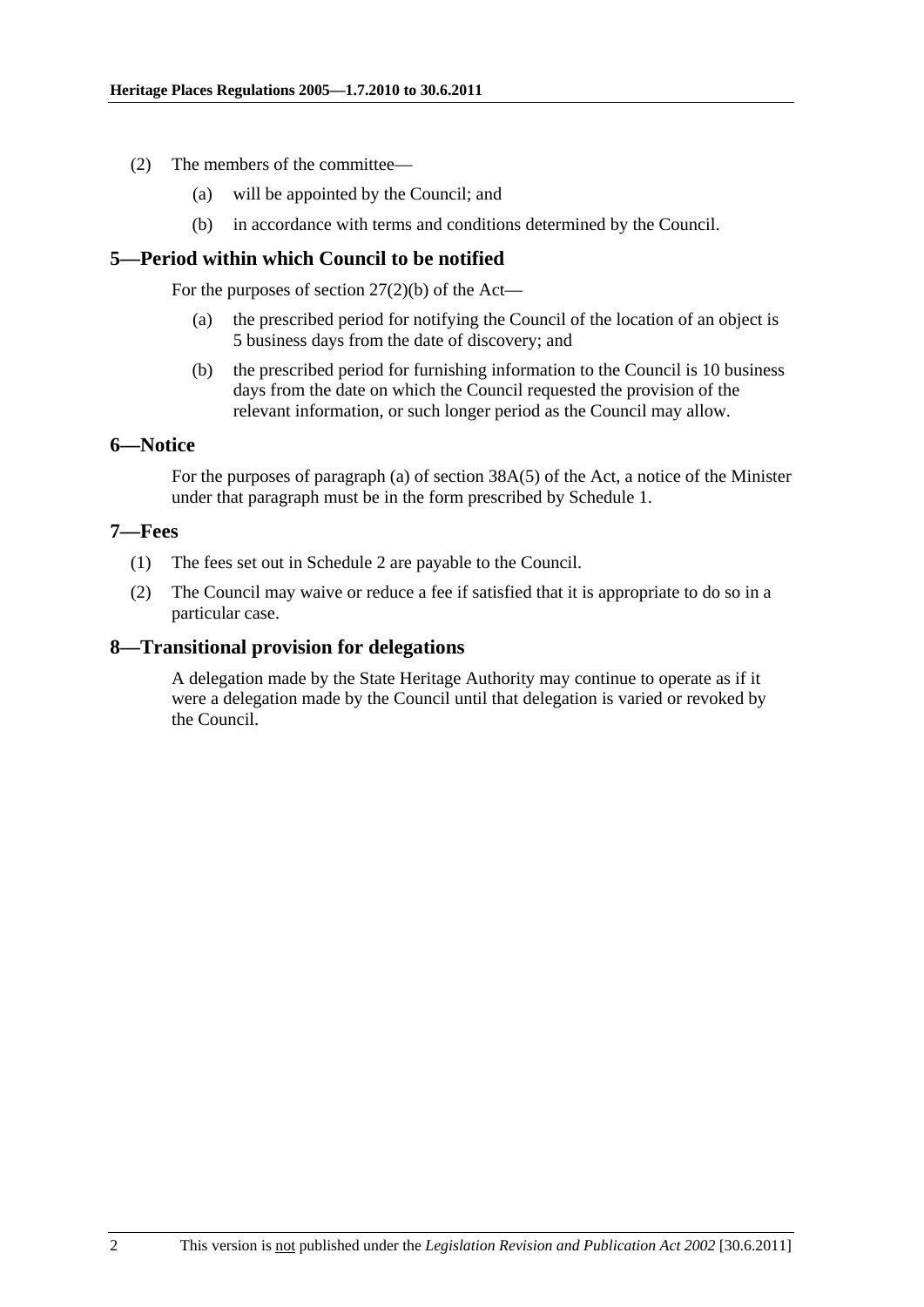File No

# <span id="page-2-0"></span>**Schedule 1—Prescribed form**

#### Heritage Places Act 1993

NOTICE for the purposes of section 38A(5) of the Act

| <b>PART A-Notice</b>                                                                    |               |                 |  |
|-----------------------------------------------------------------------------------------|---------------|-----------------|--|
| To:                                                                                     |               |                 |  |
| Title: Mr/Mrs/Ms                                                                        | Last<br>Name: | Given<br>Names: |  |
| Company Name<br>(if applicable):                                                        |               |                 |  |
| Postal Address:                                                                         |               |                 |  |
| Street Address (if different<br>from above) or other<br>information relevant to service |               |                 |  |

- $\mathbf{1}$ It is alleged that you have engaged in conduct in contravention of the *Heritage Places* Act 1993 ("the Act"). The particulars of the alleged contravention are set out in Part B of this notice.
- $\overline{2}$ The purposes of this notice is to give you the opportunity to elect to be prosecuted for the alleged contravention under section  $38A(5)(a)$  of the Act. If you do not elect to be prosecuted, the Minister, a local council, or any other person acting with the leave of the Environment, Resources and Development Court may commence civil penalty proceedings under section  $38A(1)(c)$  of the Act for the purposes of obtaining an order from the Court that you pay into the South Australian Heritage Fund an amount as a monetary penalty on account of the contravention. In these civil proceedings, any contravention of the Act would only need to be proved "on the balance of probabilities".
- If you elect to be prosecuted rather than facing the civil penalty proceedings, you 3 must serve a written notice on the Minister within 21 days after service of this notice.
- $\overline{A}$ The following matters are relevant to the provision of a notice of election to the Minister:
	- $(1)$ The notice must be addressed to the Minister as follows:

#### [Insert relevant information]

 $(2)$ You may choose to use the pro forma notice to the Minister attached to this document, or you may inform the Minister by letter if you so wish.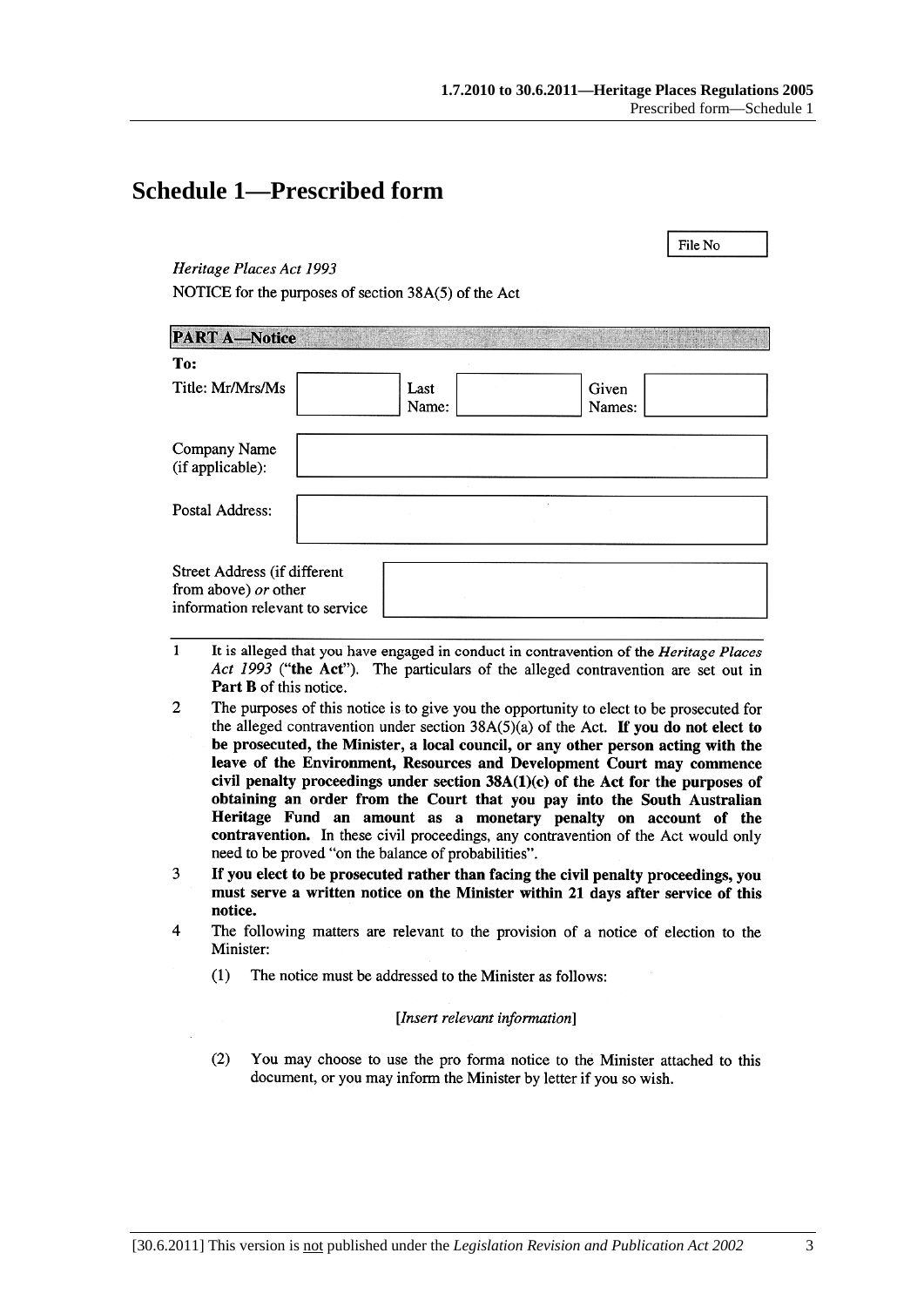- $(3)$ Please quote your name and the File Number shown at the top of this document.
- $(4)$ be Additional information about the Act can obtained from www.environment.sa.gov.au/heritage. Information concerning this Notice can be obtained by telephone from the Manager, Heritage Branch-Telephone [insert relevant number]. There is also some additional general information set out below.
- If you do not respond within 21 days after service of this notice, proceedings  $(5)$ may be commenced to recover the "civil penalty" in the Environment, Resources and Development Court.

| <b>PART B-Particulars of alleged contravention</b> |  |              |  |  |  |
|----------------------------------------------------|--|--------------|--|--|--|
| Name of State Heritage<br>Place (if applicable):   |  | Register No: |  |  |  |
| <b>Address or Location:</b>                        |  |              |  |  |  |
| The details of the contravention are as follows:   |  |              |  |  |  |
|                                                    |  |              |  |  |  |
|                                                    |  |              |  |  |  |
| Issued by:                                         |  | Date:        |  |  |  |

#### **PART C-General information**

#### $\mathbf{1}$ **Heritage Places Act 1993**

The Heritage Places Act 1993 is an Act to make provision for the identification, recording and conservation of places and objects of non-Aboriginal heritage significance, to establish the South Australian Heritage Council, and for other purposes.

#### $\overline{2}$ **Section 38A-ERD Court**

- Subsection (1) allows an order to be made only where a contravention of the Act has occurred.
- Subsection  $(1)(c)$  allows the Court to order a monetary penalty to be paid into the South Australian Heritage Fund on account of the breach. A monetary penalty such as this is sometimes known as a "civil penalty" because it is a financial penalty imposed by a Court in civil proceedings. The penalty is intended as a deterrent.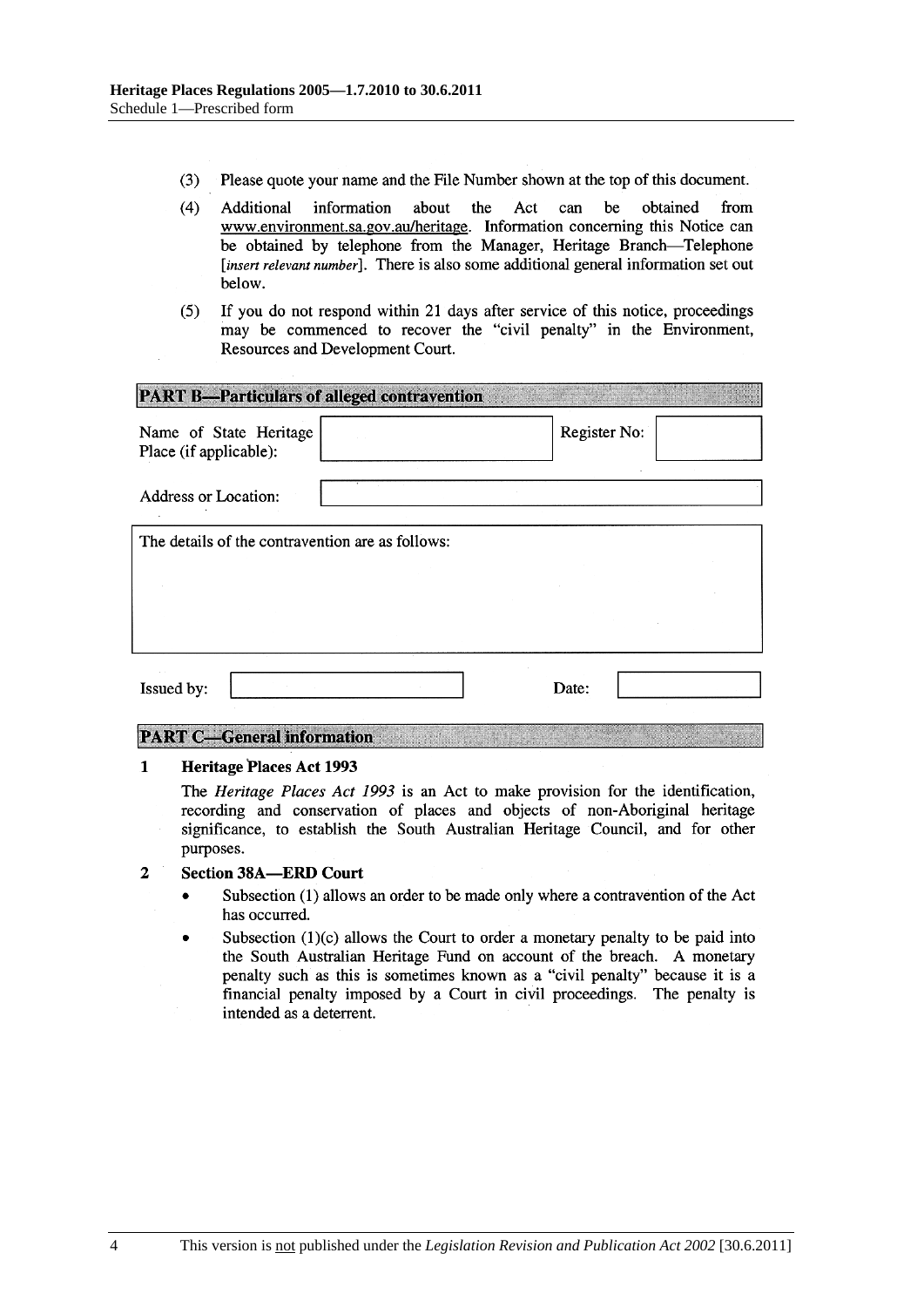- Subsection  $(5)(a)(i)$  imposes limits on the circumstances and manner of application and use of a civil penalty order. A person who is faced with the possibility of a civil penalty may elect to be prosecuted for a criminal offence, which must be proved at the higher standard of "beyond reasonable doubt".
- For the purposes of allowing a person to make an election, the Minister must serve a notice on the person advising the person that he or she may, by written notice to the Minister, elect to be prosecuted for the contravention, and allowing the person not less than 21 days to do so. This is the reason for the service of this notice.
- 3 Proceedings for a civil penalty are stayed if criminal proceedings are started or have already been started against the person for an offence that is the same (or substantially the same) as the conduct alleged to constitute the contravention to which the proceedings relate. They may be resumed if the criminal proceedings do not result in a formal finding of guilty being made against the person.
- $\overline{4}$ If an amount is paid in the civil proceedings, criminal proceedings may not be initiated against the person for an offence constituted by conduct that is the same (or substantially the same) as the conduct alleged to constitute the contravention in relation to which the amount has been paid.

#### **Attachment**

 $\overline{3}$ 

 $\overline{4}$ 

#### **Notice to the Minister**

 $\overline{1}$ I have received a notice from the Minister under section  $38A(5)(a)$  of the *Heritage* Places Act 1993 ("the Act") in connection with the proposed commencement of civil penalty proceedings in respect of a contravention of the Act.

The File No is:

- 
- $\overline{2}$ In accordance with section  $38A(5)(a)$  of the Act I HEREBY GIVE NOTICE that I elect to be prosecuted for the alleged contravention.

| Name in full:                     |  |
|-----------------------------------|--|
| Signed:                           |  |
| Please also print signature here: |  |
| Contact details:                  |  |
| י≏feי                             |  |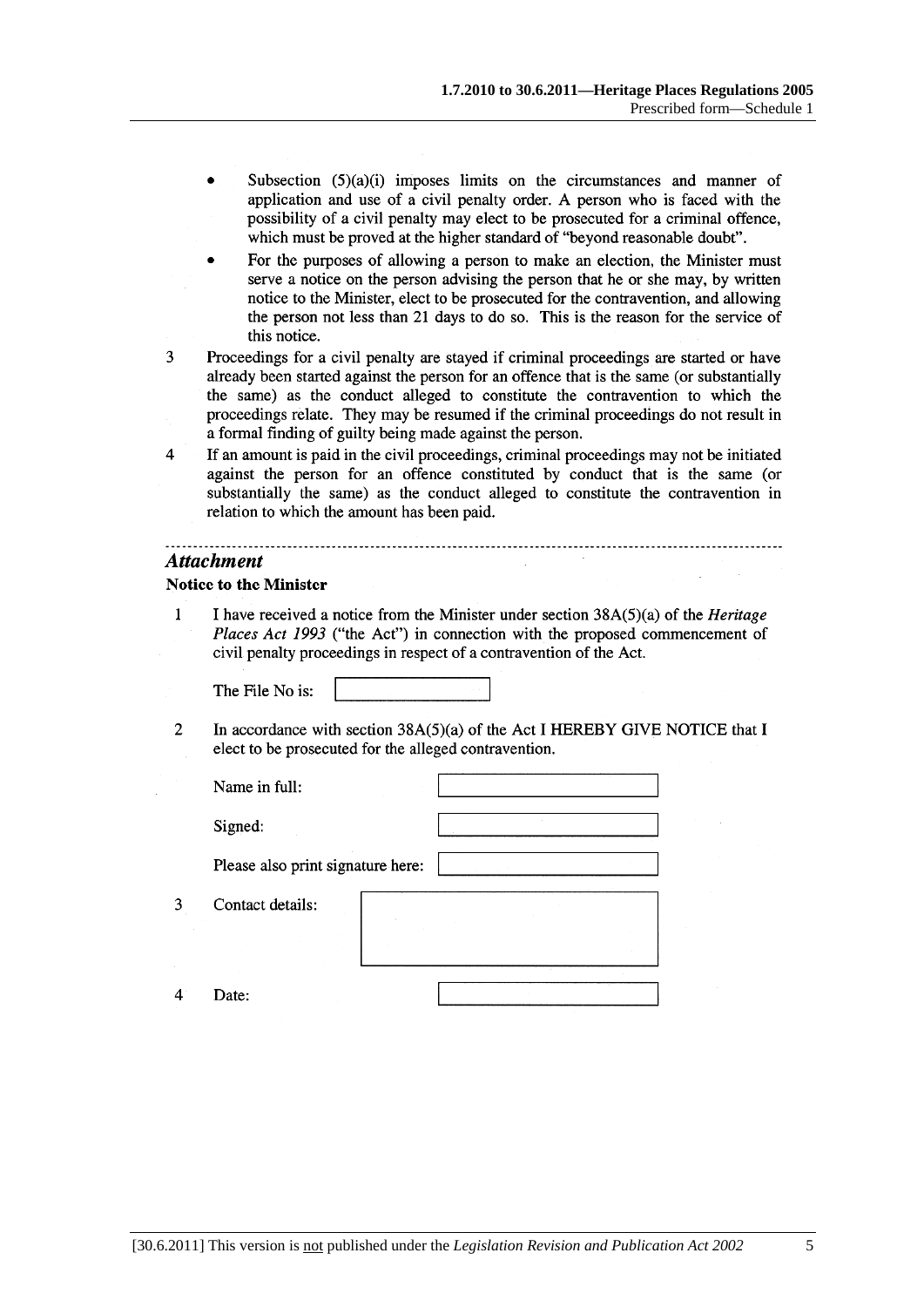# <span id="page-5-0"></span>**Schedule 2—Fees**

| $\mathbf{1}$   | Act | Certified copy of an entry in the Register in relation to a State Heritage<br>Place, or an object identified by the Council under section $14(2)$ of the | \$27.75                                            |
|----------------|-----|----------------------------------------------------------------------------------------------------------------------------------------------------------|----------------------------------------------------|
| 2              |     | Application for certificate of exclusion in relation to land zoned<br>"residential" under the relevant Development Plan—                                 |                                                    |
|                | (a) | initial application fee                                                                                                                                  | \$137.00                                           |
|                |     | plus                                                                                                                                                     |                                                    |
|                | (b) | if the Council determines to invite public submissions                                                                                                   | \$1 255.00                                         |
| 3              |     | Application for certificate of exclusion in relation to any other land                                                                                   | 5% of Valuer-General's<br>assessment of site value |
| $\overline{4}$ |     | Application for a permit under Part 5 Division 1 of the Act                                                                                              | \$137.00                                           |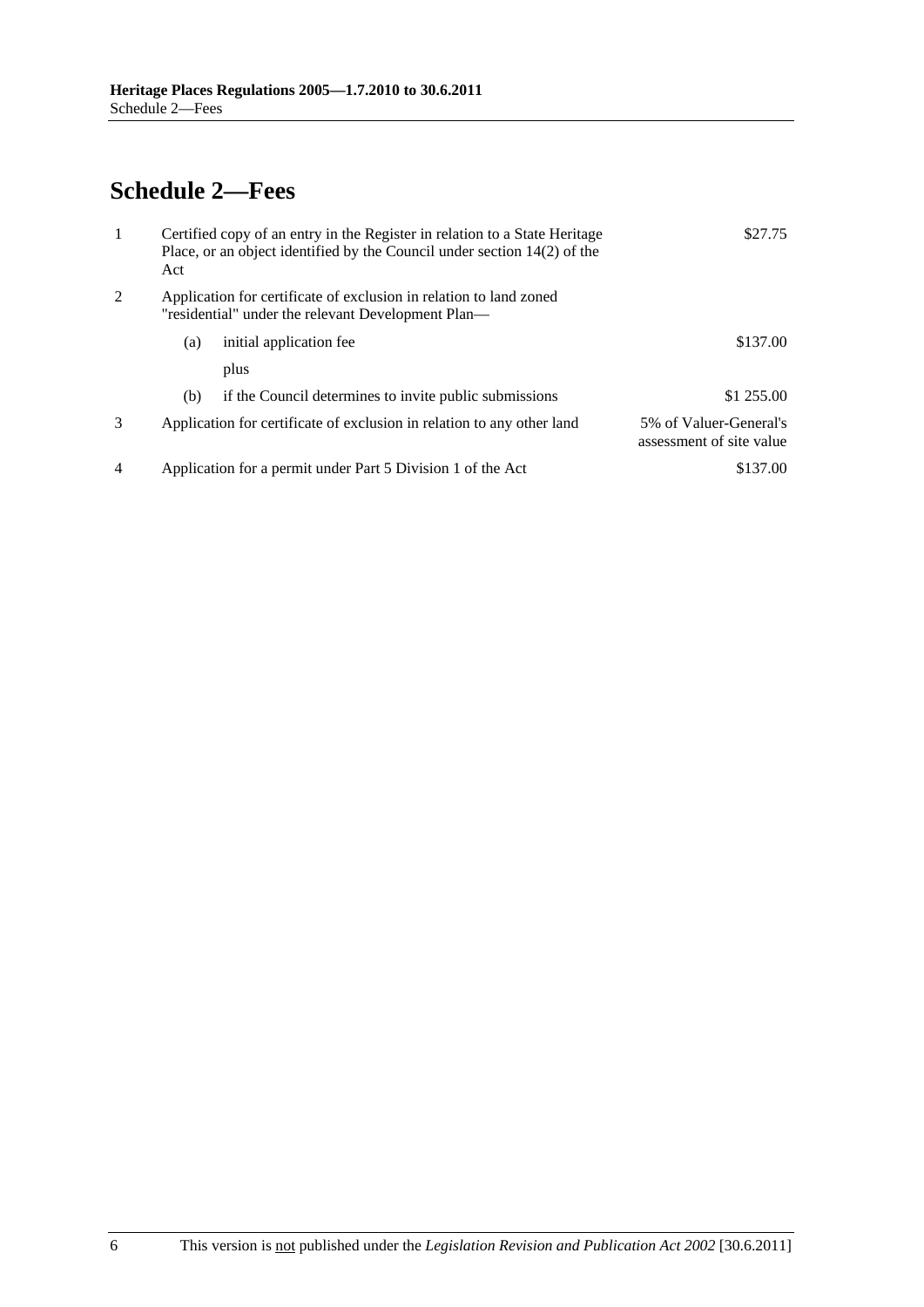# <span id="page-6-0"></span>**Legislative history**

# **Notes**

- Variations of this version that are uncommenced are not incorporated into the text.
- Please note—References in the legislation to other legislation or instruments or to titles of bodies or offices are not automatically updated as part of the program for the revision and publication of legislation and therefore may be obsolete.
- Earlier versions of these regulations (historical versions) are listed at the end of the legislative history.
- For further information relating to the Act and subordinate legislation made under the Act see the Index of South Australian Statutes or www.legislation.sa.gov.au.

# **Legislation revoked by principal regulations**

The *Heritage Places Regulations 2005* revoked the following:

*Heritage Regulations 2005*

# **Principal regulations and variations**

New entries appear in bold.

| Year No  |     | Reference                | Commencement       |
|----------|-----|--------------------------|--------------------|
| 2005 240 |     | Gazette 17.11.2005 p3978 | $17.11.2005$ : r 2 |
| 2006 81  |     | Gazette 15.6.2006 p1706  | $1.7.2006$ : r 2   |
| 2007 156 |     | Gazette 7.6.2007 p2555   | $1.7.2007$ : r 2   |
| 2008 130 |     | Gazette 5.6.2008 p2125   | $1.7.2008$ : r 2   |
| 2009 121 |     | Gazette 4.6.2009 p2567   | $1.7.2009$ : r 2   |
| 2010 91  |     | Gazette 10.6.2010 p2784  | $1.7.2010:$ r 2    |
| 2011     | -69 | Gazette 9.6.2011 p2088   | $1.7.2011:$ r 2    |

# **Provisions varied**

New entries appear in bold.

Entries that relate to provisions that have been deleted appear in italics.

| Provision        | How varied                                                            | Commencement |
|------------------|-----------------------------------------------------------------------|--------------|
| r <sub>2</sub>   | omitted under Legislation Revision and<br><b>Publication Act 2002</b> | 1.7.2006     |
| Sch 2            | substituted by $81/2006$ r 4                                          | 1.7.2006     |
|                  | substituted by 156/2007 r 4                                           | 1.7.2007     |
|                  | substituted by 130/2008 r 4                                           | 1.7.2008     |
|                  | substituted by $121/2009$ r 4                                         | 1.7.2009     |
|                  | substituted by 91/2010 r 4                                            | 1.7.2010     |
| Sch <sub>3</sub> | omitted under Legislation Revision and<br><b>Publication Act 2002</b> | 1.7.2006     |